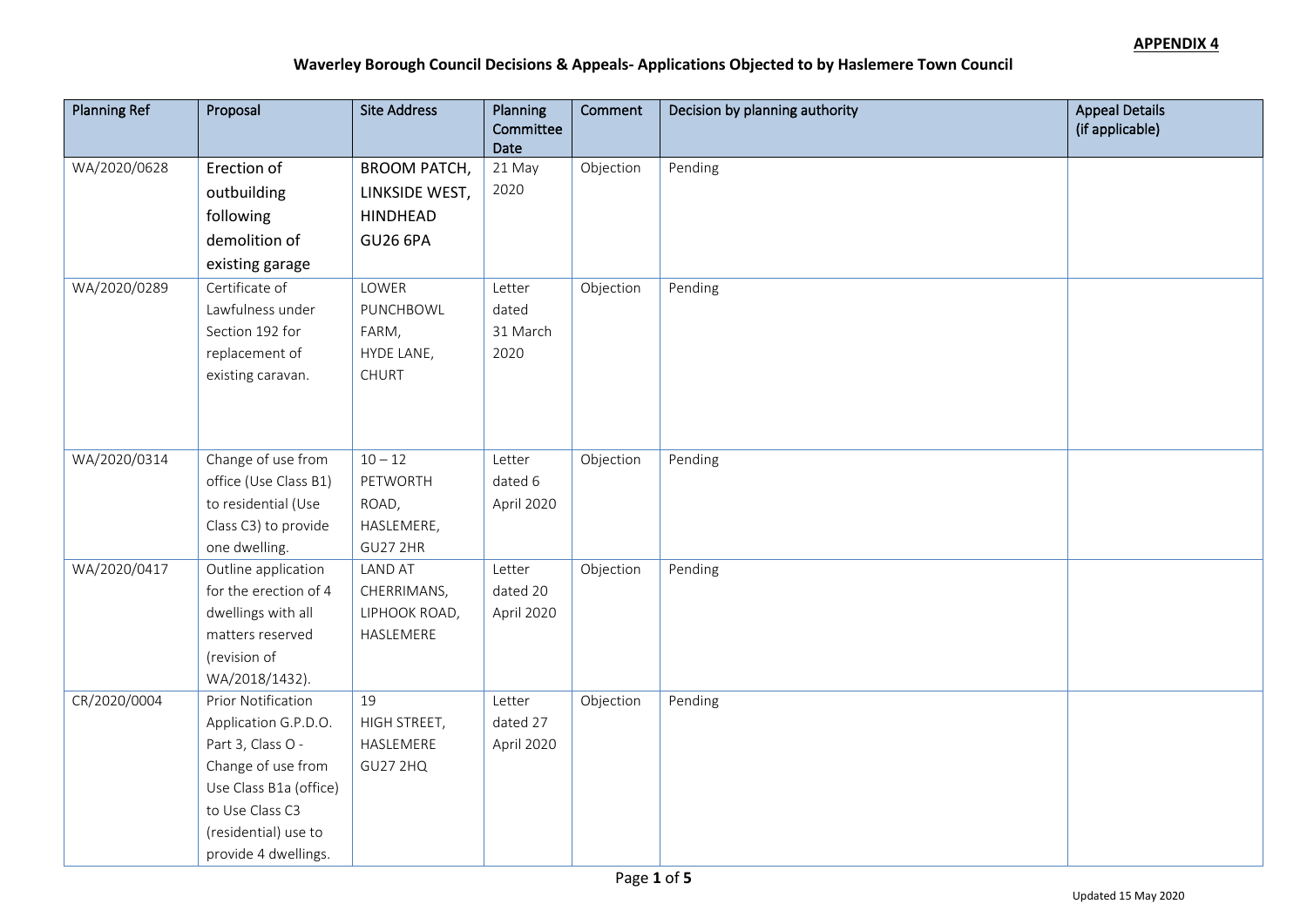| <b>Planning Ref</b> | Proposal               | <b>Site Address</b> | Planning<br>Committee | Comment   | Decision by planning authority | <b>Appeal Details</b><br>(if applicable) |
|---------------------|------------------------|---------------------|-----------------------|-----------|--------------------------------|------------------------------------------|
|                     |                        |                     | Date                  |           |                                |                                          |
| WA/2020/0481        | Erection of a building | LAND                | Letter                | Objection | Pending                        |                                          |
|                     | for woodland           | COORDINATES         | dated 4               |           |                                |                                          |
|                     | management             | 487607 137907,      | May 2020              |           |                                |                                          |
|                     | purposes.              | HYDE LANE,          |                       |           |                                |                                          |
|                     |                        | <b>CHURT</b>        |                       |           |                                |                                          |
| WA/2020/0029        | Erection of 22         | THE HEIGHTS, 5      | 27                    | Objection | Pending                        |                                          |
|                     | dwellings following    | HILL ROAD,          | February              |           |                                |                                          |
|                     | demolition of former   | HASLEMERE           | 2020                  |           |                                |                                          |
|                     | school buildings and   | GU27 2JP            |                       |           |                                |                                          |
|                     | dwelling               |                     |                       |           |                                |                                          |
| WA/2019/2120        | Erection of 2          | BEECH COTTAGE,      | 27                    | Objection | Pending                        |                                          |
|                     | outbuildings and       | FARNHAM LANE,       | February              |           |                                |                                          |
|                     | demolition of 4        | HASLEMERE           | 2020                  |           |                                |                                          |
|                     | outbuildings           | <b>GU27 1HG</b>     |                       |           |                                |                                          |
|                     |                        |                     |                       |           |                                |                                          |
| WA/2019/2137        | Certificate of         | ANNEXE (THE         | 30 January            | Objection | Pending                        |                                          |
|                     | Lawfulness under       | DAIRY), LOWER       | 2020                  |           |                                |                                          |
|                     | Section 191 for Use    | COURTS,             |                       |           |                                |                                          |
|                     | of The Dairy as a      | BLACKDOWN           |                       |           |                                |                                          |
|                     | lawful separate        | LANE HASLEMERE      |                       |           |                                |                                          |
|                     | residential dwelling   | <b>GU27 3AZ</b>     |                       |           |                                |                                          |
|                     | house.                 |                     |                       |           |                                |                                          |
| WA/2019/1850        | Application under      | CHASEMOOR,          | 5                     | Objection | Pending                        |                                          |
|                     | Section 73 to vary     | PORTSMOUTH          | December              |           |                                |                                          |
|                     | Condition 1 of         | ROAD, HINDHEAD      | 2019                  |           |                                |                                          |
|                     | WA/2017/1044           | GU26 6BZ            |                       |           |                                |                                          |
|                     | (approved plans) to    |                     |                       |           |                                |                                          |
|                     | allow changes to size, |                     |                       |           |                                |                                          |
|                     | layout and elevations. |                     |                       |           |                                |                                          |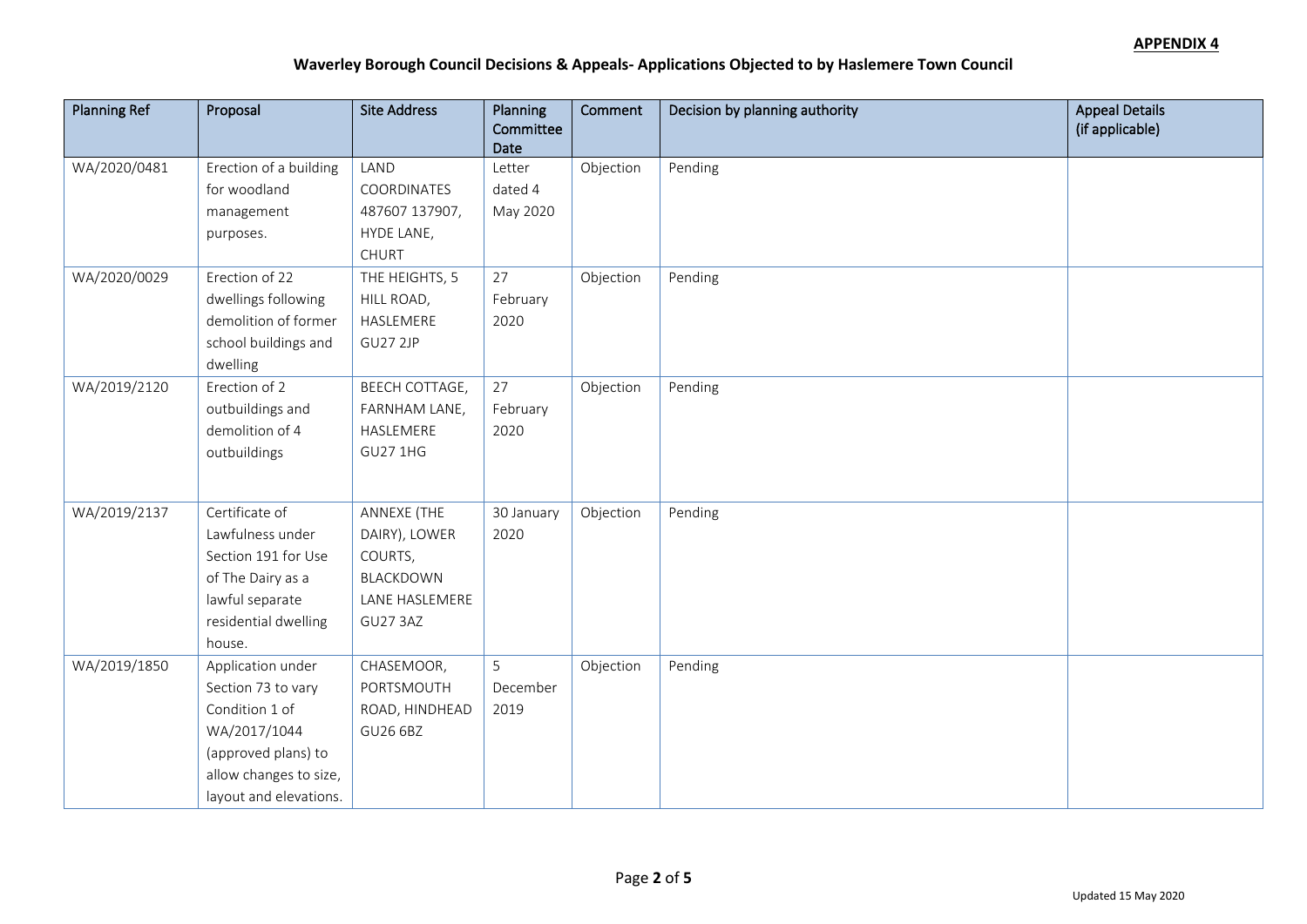| <b>Planning Ref</b> | Proposal                                                                                                                                                                                                                             | <b>Site Address</b>                                        | <b>Planning</b><br>Committee<br>Date | <b>Comment</b> | Decision by planning authority                                                                                                                                                                                                                                                                                                                                                                                                                                                                                                                                                                                                                                                                                                                                                                                                                                                                                                                                                                                                                   | <b>Appeal Details</b><br>(if applicable) |
|---------------------|--------------------------------------------------------------------------------------------------------------------------------------------------------------------------------------------------------------------------------------|------------------------------------------------------------|--------------------------------------|----------------|--------------------------------------------------------------------------------------------------------------------------------------------------------------------------------------------------------------------------------------------------------------------------------------------------------------------------------------------------------------------------------------------------------------------------------------------------------------------------------------------------------------------------------------------------------------------------------------------------------------------------------------------------------------------------------------------------------------------------------------------------------------------------------------------------------------------------------------------------------------------------------------------------------------------------------------------------------------------------------------------------------------------------------------------------|------------------------------------------|
| WA/2018/1771        | Erection of 25 new<br>dwellings, including 4<br>affordable dwellings,<br>following demolition<br>of existing school<br>buildings including<br>headmaster's house;<br>provision of new<br>vehicular accesses<br>and associated works. | THE HEIGHTS<br>5 HILL ROAD<br>HASLEMERE<br><b>GU27 2JP</b> | 8<br>November<br>2018                | Objection      | Refused on 4 grounds<br>Scale, pattern and quantum fails to preserve the<br>character of the area and impacts harmfully on the<br>street scene. Cumulation of large built form to the<br>extent of the landscaping fails to maintain the<br>existing wooded character of the site and Haslemere<br>Hillsides contra D1, D4 & BE4 of LP 2002, TD1 of LPP1<br>2018 and HDS<br>Development results in loss of non-designated<br>2)<br>heritage asset considered not acceptable when<br>weighed against significance of the asset para 197 of<br>NPPF 2018, contra HA1 of LPP1 and para 192 & 197<br><b>NPPF 2018</b><br>Failure to enter into legal agreement to secure<br>3)<br>affordable housing within meaning of NPPF. Fails to<br>create sustainable inclusive and mixed community<br>contra AHN1 of LPP1 2018 and para 64 of NPPF 2018<br>Failure to enter into legal agreement to secure<br>4)<br>planning infrastructure contributions towards<br>highway, leisure and education contra ICS1 of LPP1<br>2018 and para 92 & 94 of NPPF 2018 | Pending appeal 3225899                   |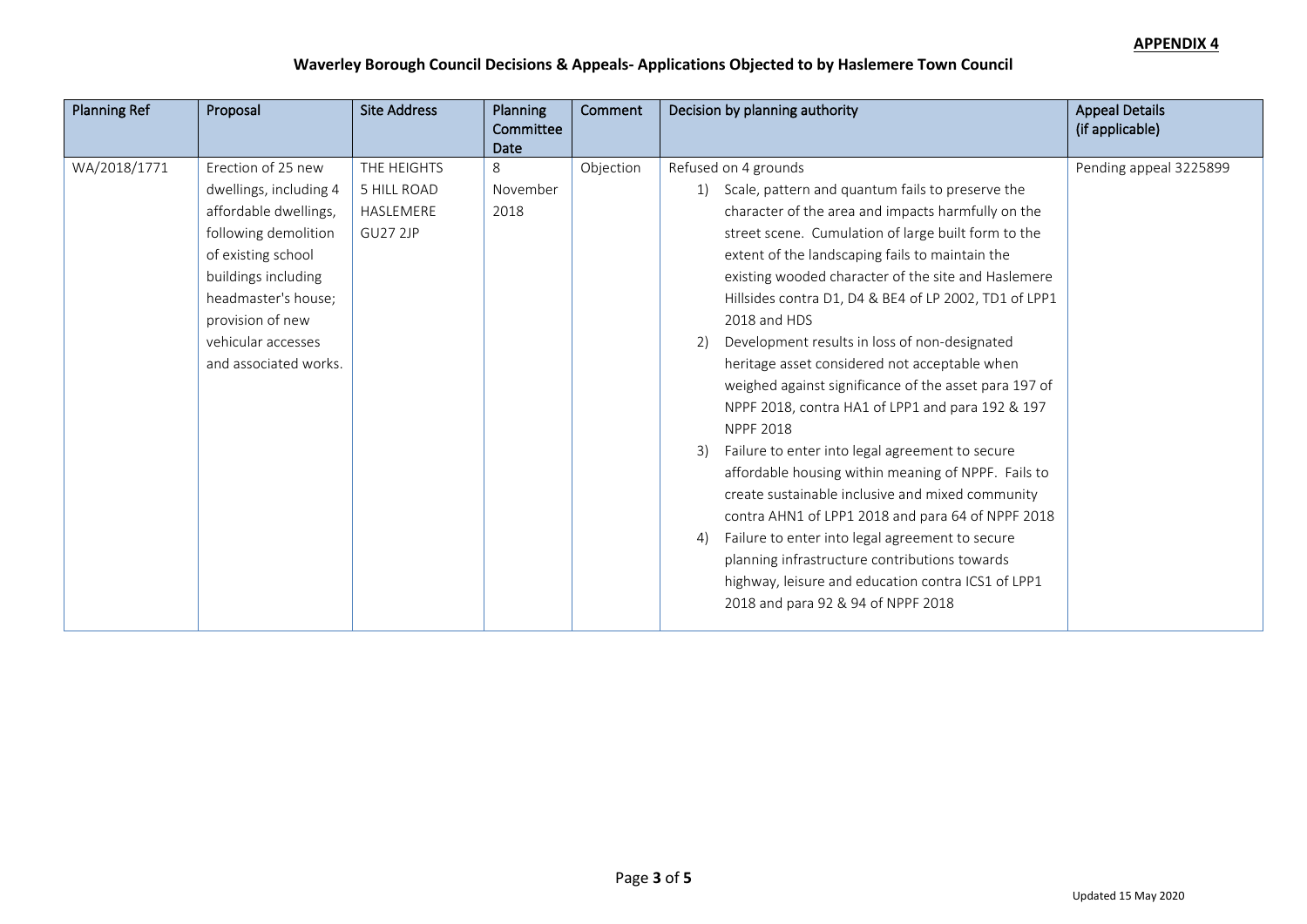| <b>Planning Ref</b> | Proposal                                                                                                                                                                         | <b>Site Address</b>                                                | Planning<br>Committee<br><b>Date</b> | Comment   | Decision by planning authority                                                                                                                                                                                                                                                                                                                                                                                                                                                                                                                                                                                                                        | <b>Appeal Details</b><br>(if applicable) |
|---------------------|----------------------------------------------------------------------------------------------------------------------------------------------------------------------------------|--------------------------------------------------------------------|--------------------------------------|-----------|-------------------------------------------------------------------------------------------------------------------------------------------------------------------------------------------------------------------------------------------------------------------------------------------------------------------------------------------------------------------------------------------------------------------------------------------------------------------------------------------------------------------------------------------------------------------------------------------------------------------------------------------------------|------------------------------------------|
| WA/2019/1026        | Erection of 20<br>dwellings including 4<br>affordable dwellings<br>following demolition<br>of the school<br>buildings and<br>headmasters house<br>(revision of<br>WA/2018/1771). | THE HEIGHTS, 5<br>HILL ROAD,<br>HASLEMERE<br><b>GU27 2JP</b>       | 18 July<br>2019                      | Objection | $Refused - 3$ grounds<br>1) Scale pattern and design would fail to preserve the<br>character of the surrounding area and street scene,<br>culmination of large built form would fail to maintain<br>existing wooded character of site and Haslemere<br>Hillsides contra D1, D4, & BE4 of LP 2002, TD1 LPP1<br>and HDS<br>Result in loss of non-designated heritage asset contra<br>2)<br>197 (192 & 197) NPPF and HA1 of LPP1<br>Failed to enter into legal agreement to secure<br>3)<br>affordable housing within meaning of NPPF. Proposal<br>would fail to create sustainable, inclusive and mixed<br>community AHN1 of LPP1 and para 64 NPPF 2019 | Pending appeal 3242532                   |
| WA/2019/1135        | Erection of 4<br>dwellings                                                                                                                                                       | THE HEIGHTS, 5<br>HILL ROAD,<br>HASLEMERE<br>GU27 2JP              | 15 August<br>2019                    | Objection | $Refused - 1$ ground<br>1) Scale pattern and design would fail to preserve the<br>character of the surrounding area and street scene<br>contra D1 & D4 of LP 2002, TD1 LPP1 and HDS                                                                                                                                                                                                                                                                                                                                                                                                                                                                   | Pending appeal 3242615                   |
| WA/2019/1837        | Display of non<br>illuminated signs on<br>hoardings and gates.                                                                                                                   | THE HEIGHTS, 5<br><b>HILL ROAD</b><br>HASLEMERE<br><b>GU27 2JP</b> | 5<br>December<br>2019                | Objection | Refused on 1 ground<br>By reason of size, design, materials and positioning<br>1)<br>would have adverse impact on visual amenity of area<br>contra D10 LP 2002 and objectives of para 132 NPPF<br>2019                                                                                                                                                                                                                                                                                                                                                                                                                                                | Pending appeal 3247524                   |